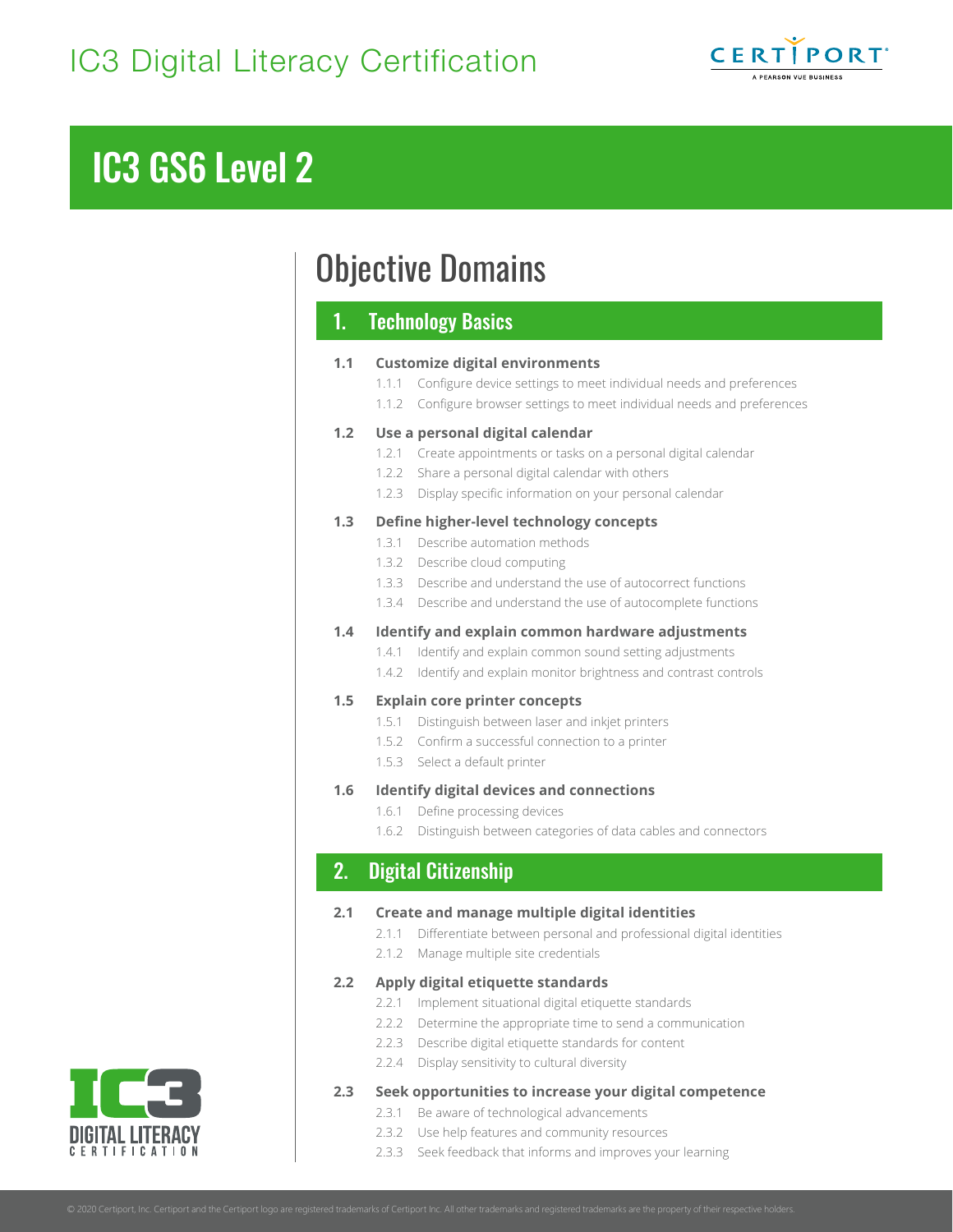## 3. Information Management

## **3.1 Determine digital information needs and requirements**

- 3.1.1 Understand key search terms
	- 3.1.2 Demonstrate how to filter search results

## **3.2 Determine the veracity of an individual search result or digital artifact**

- 3.2.1 Assess the accuracy of a search result or digital artifact
- 3.2.2 Assess the perspective of a search result or digital artifact
- 3.2.3 Assess the bias of a search result or digital artifact
- 3.2.4 Determine the credibility of a search result or digital artifact
- 3.2.5 Assess the relevance of a search result or digital artifact

#### **3.3 Manage online data collection, storage, and retrieval**

- 3.3.1 Explain methods of collecting digital data and responses
- 3.3.2 Explain and interact with central data storage systems
- 3.3.3 Fill out online forms

## 4. Content Creation

## **4.1 Create and edit digital content**

- 4.1.1 Prepare structured documents
- 4.1.2 Prepare presentations
- 4.1.3 Prepare basic Workbooks
- 4.1.4 Perform basic image editing
- 4.1.5 Describe basic video-editing techniques
- 4.1.6 Display proficient keyboarding skills
- 4.1.7 Track changes in a document
- 4.1.8 Use common shortcuts

## **4.2 Manage digital information and files**

- 4.2.1 Organize, store, and retrieve data and content
- 4.2.2 Explain benefits and methods of compressing files
- 4.2.3 Explain and identify ownership of data in various storage locations
- 4.2.4 Distinguish between read-only and read-write files
- 4.2.5 Implement password protection
- 4.2.6 Explain file versioning concepts

#### **4.3 Responsibly repurpose digital resources**

- 4.3.1 Understand the rights and obligations of using or sharing intellectual property
- 4.3.2 Unify design elements by using design themes and artistic styles

## **4.4 Publish or present content for a specific audience**

- 4.4.1 Determine how to customize information for a given audience
- 4.4.2 Determine the file format that will work for a given user

## 5. Communication

#### **5.1 Interact with others in a digital environment**

- 5.1.1 Choose appropriate communication platforms and tools
- 5.1.2 Compose email messages
- 5.1.3 Interact with members of a digital community
- 5.1.4 Use online resources to determine availability of community services